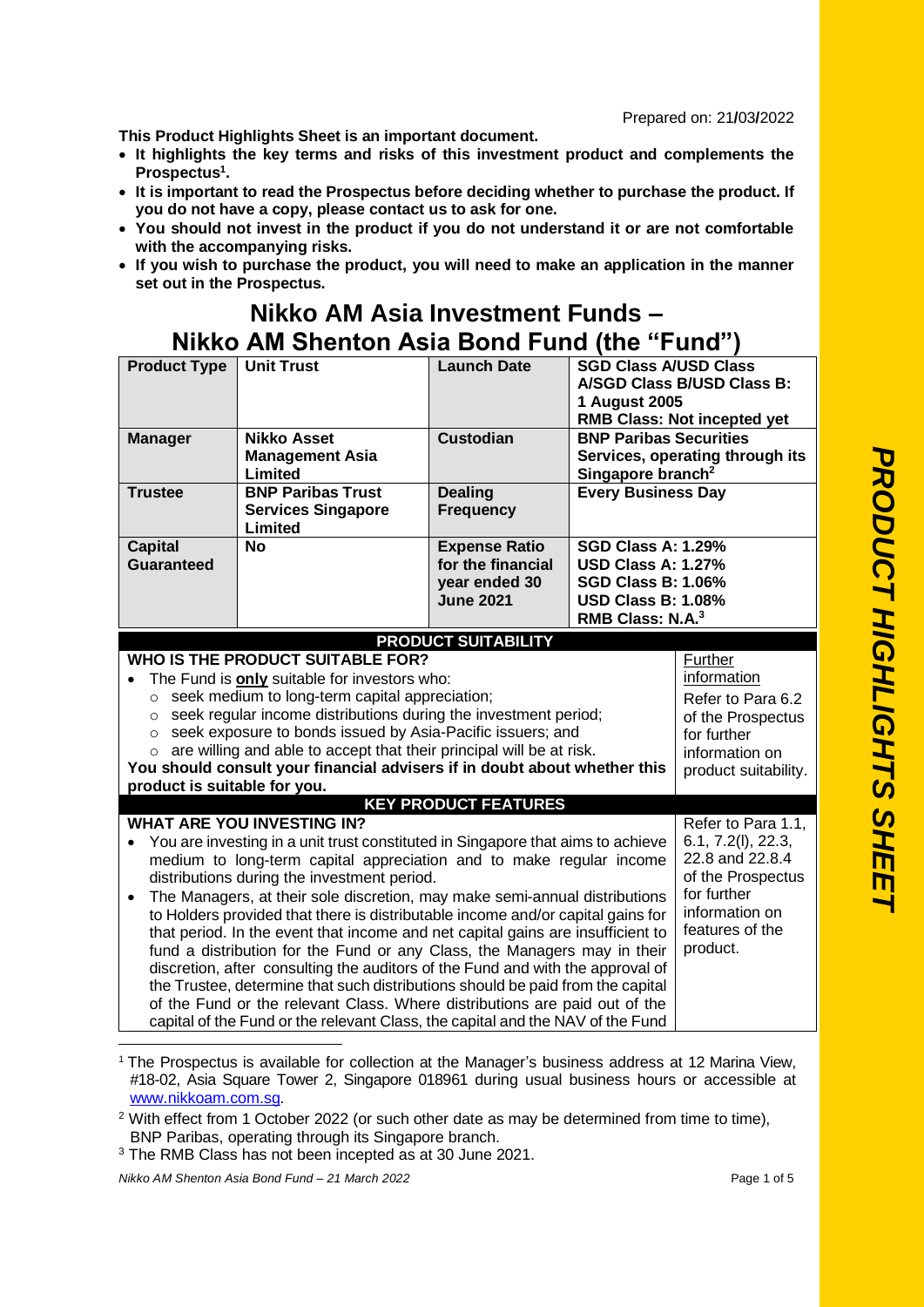| Refer to Para 6.1<br>of the Prospectus<br>for further<br>information on the<br>investment<br>strategy of the<br>Fund.                                                                      |                        |
|--------------------------------------------------------------------------------------------------------------------------------------------------------------------------------------------|------------------------|
|                                                                                                                                                                                            |                        |
| Refer to Para 2 to<br>4 of the<br>Prospectus for<br>further<br>information on the<br>role and<br>responsibilities of<br>these entities and<br>what happens if<br>they become<br>insolvent. | <b>PRODUCT</b>         |
| Refer to Para 7 of<br>the Prospectus<br>for further<br>information on<br>risks of the<br>product.                                                                                          |                        |
|                                                                                                                                                                                            |                        |
|                                                                                                                                                                                            | HIGHLIGHTS S<br>m<br>m |

The base currency of the Fund is SGD. **Investment Strategy** • The Fund invests primarily in transferable debt securities issued by issuers based in the Asia-Pacific region. The Managers, at their sole discretion, may invest not more than 30% of the Fund in regions other than the Asia-Pacific region. • There is no target industry or sector. **Parties Involved WHO ARE YOU INVESTING WITH?** • The Fund is a sub-fund of **Nikko AM Asia Investment Funds**. • The Managers are **Nikko Asset Management Asia Limited**. • The Trustee is **BNP Paribas Trust Services Singapore Limited**. • The Custodian is **BNP Paribas Securities Services, operating through its Singapore branch (with effect from 1 October 2022 (or such other date as may be determined from time to time), BNP Paribas, operating through its Singapore branch)**. **KEY RISKS WHAT ARE THE KEY RISKS OF THIS INVESTMENT? You should be aware that the price of Units can go down as well as up. The value of the product and its dividends or coupons may rise or fall. The following are key risk factors that may cause you to lose some or all of your investment: Market and Credit Risks** • **You are exposed to market risk in the Asia-Pacific region.** The price of securities comprised in the portfolio of the Fund and the Units, and the income from them, may be influenced by political and economic conditions, changes in interest rates, the earnings of the corporations whose securities are comprised in the portfolio, and the market's perception of the securities. • **You are exposed to interest rate and credit risks.** Investments in debt securities are subject to interest rate fluctuations and credit risks, such as risk of default by the issuer, adverse changes in general economic conditions and the financial condition of the issuer, which may impair the issuer's ability to make payments of interest and principal, resulting in a possible default by the issuer. The Fund may also be subject to increased credit risk if it invests in non-investment grade debt securities. • **You are exposed to currency risk.** As investments of the Fund may be denominated in foreign currencies other than the base currency of the Fund or the Class Currency of the relevant Class within the Fund, fluctuations in the exchange rates of these foreign currencies may have an impact on the value of the Units of the Fund. **Liquidity Risks** • **The Fund is not listed and you can redeem only on Dealing Days. Product-Specific Risks** • **You are exposed to foreign securities risk.** The investments of the Fund may be affected by political instability, exchange controls, changes in taxation, foreign investment policies and other restrictions and controls. • **You are exposed to derivatives risk. The Managers may invest in financial derivative instruments ("FDIs**") **for the purposes of optimising returns, hedging and/or efficient portfolio management**. As at the date

or the relevant Class will be reduced and this will be reflected in the

realisation price of the Units of the Fund or the relevant Class.

*Nikko AM Shenton Asia Bond Fund – 21 March 2022* Page 2 of 5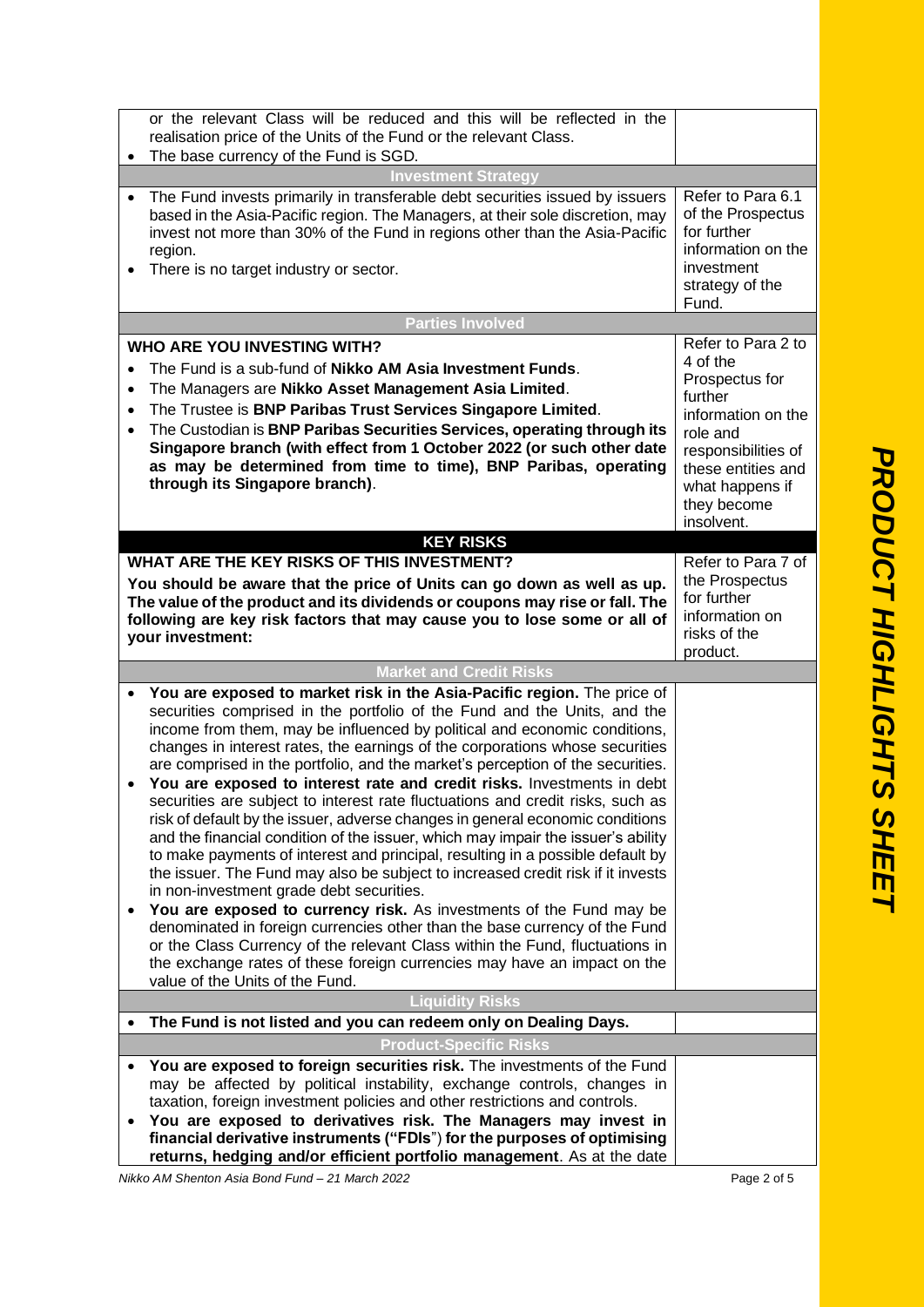|                                                                                                 | of registration of the Prospectus, the Managers only use FDIs for purposes<br>of hedging and/or efficient portfolio management. Derivatives involve risks<br>different from, and in some cases, greater than, the risks presented by more<br>traditional investments. Some of the risks associated with derivatives are<br>market risk, management risk, credit risk, liquidity risk, moratorium risk,<br>capital control risk, tax risk and leverage risk. The Fund may invest into<br>underlying funds which use or invest in FDIs, and it is possible that the<br>Fund's NAV may be subject to volatility due to the Fund's or the<br>relevant underlying fund's usage or investment in FDIs.<br>You are exposed to risks of investing into the mainland China onshore<br>market via Bond Connect. The Fund may invest in the mainland China<br>interbank bond markets via Bond Connect. In addition to the risks associated<br>with the Chinese market and risks related to investments in RMB,<br>investments via Bond Connect are subject to additional risks such as market<br>volatility and liquidity risk, settlement, clearing and custody risk, operational<br>risk, regulatory risk and mainland tax considerations.<br>You should be aware that your investment in the Fund may be exposed to |                                                                                                                                                                                    |                                  |  |
|-------------------------------------------------------------------------------------------------|-------------------------------------------------------------------------------------------------------------------------------------------------------------------------------------------------------------------------------------------------------------------------------------------------------------------------------------------------------------------------------------------------------------------------------------------------------------------------------------------------------------------------------------------------------------------------------------------------------------------------------------------------------------------------------------------------------------------------------------------------------------------------------------------------------------------------------------------------------------------------------------------------------------------------------------------------------------------------------------------------------------------------------------------------------------------------------------------------------------------------------------------------------------------------------------------------------------------------------------------------------------------------------------------------------------|------------------------------------------------------------------------------------------------------------------------------------------------------------------------------------|----------------------------------|--|
|                                                                                                 |                                                                                                                                                                                                                                                                                                                                                                                                                                                                                                                                                                                                                                                                                                                                                                                                                                                                                                                                                                                                                                                                                                                                                                                                                                                                                                             | other risks of an exceptional nature from time to time.                                                                                                                            |                                  |  |
|                                                                                                 |                                                                                                                                                                                                                                                                                                                                                                                                                                                                                                                                                                                                                                                                                                                                                                                                                                                                                                                                                                                                                                                                                                                                                                                                                                                                                                             | <b>FEES AND CHARGES</b>                                                                                                                                                            | Refer to Para 13                 |  |
|                                                                                                 | Payable directly by you<br>You will need to pay the following fees and charges as a percentage of your                                                                                                                                                                                                                                                                                                                                                                                                                                                                                                                                                                                                                                                                                                                                                                                                                                                                                                                                                                                                                                                                                                                                                                                                      |                                                                                                                                                                                    | of the Prospectus<br>for further |  |
|                                                                                                 | gross investment sum:<br><b>Initial Sales Charge</b>                                                                                                                                                                                                                                                                                                                                                                                                                                                                                                                                                                                                                                                                                                                                                                                                                                                                                                                                                                                                                                                                                                                                                                                                                                                        | Current: Up to 5.00%; Maximum: 5.00%                                                                                                                                               | information on                   |  |
|                                                                                                 |                                                                                                                                                                                                                                                                                                                                                                                                                                                                                                                                                                                                                                                                                                                                                                                                                                                                                                                                                                                                                                                                                                                                                                                                                                                                                                             |                                                                                                                                                                                    | fees and charges.                |  |
|                                                                                                 | <b>Realisation Charge</b>                                                                                                                                                                                                                                                                                                                                                                                                                                                                                                                                                                                                                                                                                                                                                                                                                                                                                                                                                                                                                                                                                                                                                                                                                                                                                   | Current: 0%; Maximum: 1%                                                                                                                                                           |                                  |  |
|                                                                                                 | <b>Conversion Fee</b>                                                                                                                                                                                                                                                                                                                                                                                                                                                                                                                                                                                                                                                                                                                                                                                                                                                                                                                                                                                                                                                                                                                                                                                                                                                                                       | Not exceeding 1% of the value converted                                                                                                                                            |                                  |  |
|                                                                                                 | <b>Exchange Fee</b>                                                                                                                                                                                                                                                                                                                                                                                                                                                                                                                                                                                                                                                                                                                                                                                                                                                                                                                                                                                                                                                                                                                                                                                                                                                                                         | Where the Initial Sales Charge paid for the Units<br>being exchanged is less than the initial sales charge<br>payable for units being acquired, the difference will<br>be charged. |                                  |  |
|                                                                                                 | The approved distributors of the Managers may also charge additional fees<br>not listed in the Prospectus. You should therefore check with the approved<br>distributors before subscribing for Units.                                                                                                                                                                                                                                                                                                                                                                                                                                                                                                                                                                                                                                                                                                                                                                                                                                                                                                                                                                                                                                                                                                       |                                                                                                                                                                                    |                                  |  |
|                                                                                                 |                                                                                                                                                                                                                                                                                                                                                                                                                                                                                                                                                                                                                                                                                                                                                                                                                                                                                                                                                                                                                                                                                                                                                                                                                                                                                                             | Payable by the Fund from invested proceeds                                                                                                                                         |                                  |  |
| The Fund will pay the following fees and charges to the Managers, Trustee<br>and other parties: |                                                                                                                                                                                                                                                                                                                                                                                                                                                                                                                                                                                                                                                                                                                                                                                                                                                                                                                                                                                                                                                                                                                                                                                                                                                                                                             |                                                                                                                                                                                    |                                  |  |
|                                                                                                 | <b>Annual</b>                                                                                                                                                                                                                                                                                                                                                                                                                                                                                                                                                                                                                                                                                                                                                                                                                                                                                                                                                                                                                                                                                                                                                                                                                                                                                               | <b>SGD Class A/USD Class A/RMB Class</b>                                                                                                                                           |                                  |  |
|                                                                                                 | <b>Management Fee</b>                                                                                                                                                                                                                                                                                                                                                                                                                                                                                                                                                                                                                                                                                                                                                                                                                                                                                                                                                                                                                                                                                                                                                                                                                                                                                       | Current: 1.0% p.a.; Maximum : 2.0% p.a.                                                                                                                                            |                                  |  |
|                                                                                                 | (a) Retained by                                                                                                                                                                                                                                                                                                                                                                                                                                                                                                                                                                                                                                                                                                                                                                                                                                                                                                                                                                                                                                                                                                                                                                                                                                                                                             | <b>SGD Class B/USD Class B</b>                                                                                                                                                     |                                  |  |
|                                                                                                 | <b>Managers</b>                                                                                                                                                                                                                                                                                                                                                                                                                                                                                                                                                                                                                                                                                                                                                                                                                                                                                                                                                                                                                                                                                                                                                                                                                                                                                             | Current: 0.8% p.a.; Maximum : 2.0% p.a.                                                                                                                                            |                                  |  |
| (b) Paid by<br><b>Managers to</b>                                                               |                                                                                                                                                                                                                                                                                                                                                                                                                                                                                                                                                                                                                                                                                                                                                                                                                                                                                                                                                                                                                                                                                                                                                                                                                                                                                                             | (a) 40% to 100% of Annual Management Fee                                                                                                                                           |                                  |  |
|                                                                                                 | financial adviser                                                                                                                                                                                                                                                                                                                                                                                                                                                                                                                                                                                                                                                                                                                                                                                                                                                                                                                                                                                                                                                                                                                                                                                                                                                                                           | (b) 0% to 60% <sup>4</sup> of Annual Management Fee                                                                                                                                |                                  |  |
|                                                                                                 | (trailer fee)                                                                                                                                                                                                                                                                                                                                                                                                                                                                                                                                                                                                                                                                                                                                                                                                                                                                                                                                                                                                                                                                                                                                                                                                                                                                                               |                                                                                                                                                                                    |                                  |  |
|                                                                                                 | <b>Annual Trustee's</b><br>Fee                                                                                                                                                                                                                                                                                                                                                                                                                                                                                                                                                                                                                                                                                                                                                                                                                                                                                                                                                                                                                                                                                                                                                                                                                                                                              | Current: less than 0.06% p.a.; Maximum: 0.2% p.a.                                                                                                                                  |                                  |  |
|                                                                                                 | <b>Other Substantial</b>                                                                                                                                                                                                                                                                                                                                                                                                                                                                                                                                                                                                                                                                                                                                                                                                                                                                                                                                                                                                                                                                                                                                                                                                                                                                                    | As at 30 June 2021 (audited):                                                                                                                                                      |                                  |  |
|                                                                                                 | <b>Fees/Charges</b>                                                                                                                                                                                                                                                                                                                                                                                                                                                                                                                                                                                                                                                                                                                                                                                                                                                                                                                                                                                                                                                                                                                                                                                                                                                                                         | SGD Class A, USD Class A, SGD Class B and USD                                                                                                                                      |                                  |  |
|                                                                                                 |                                                                                                                                                                                                                                                                                                                                                                                                                                                                                                                                                                                                                                                                                                                                                                                                                                                                                                                                                                                                                                                                                                                                                                                                                                                                                                             | Class B: Nil.                                                                                                                                                                      |                                  |  |
|                                                                                                 |                                                                                                                                                                                                                                                                                                                                                                                                                                                                                                                                                                                                                                                                                                                                                                                                                                                                                                                                                                                                                                                                                                                                                                                                                                                                                                             |                                                                                                                                                                                    |                                  |  |

*Nikko AM Shenton Asia Bond Fund – 21 March 2022* Page 3 of 5

<sup>&</sup>lt;sup>4</sup> Your financial adviser is required to disclose to you the amount of trailer fee it receives from the Managers.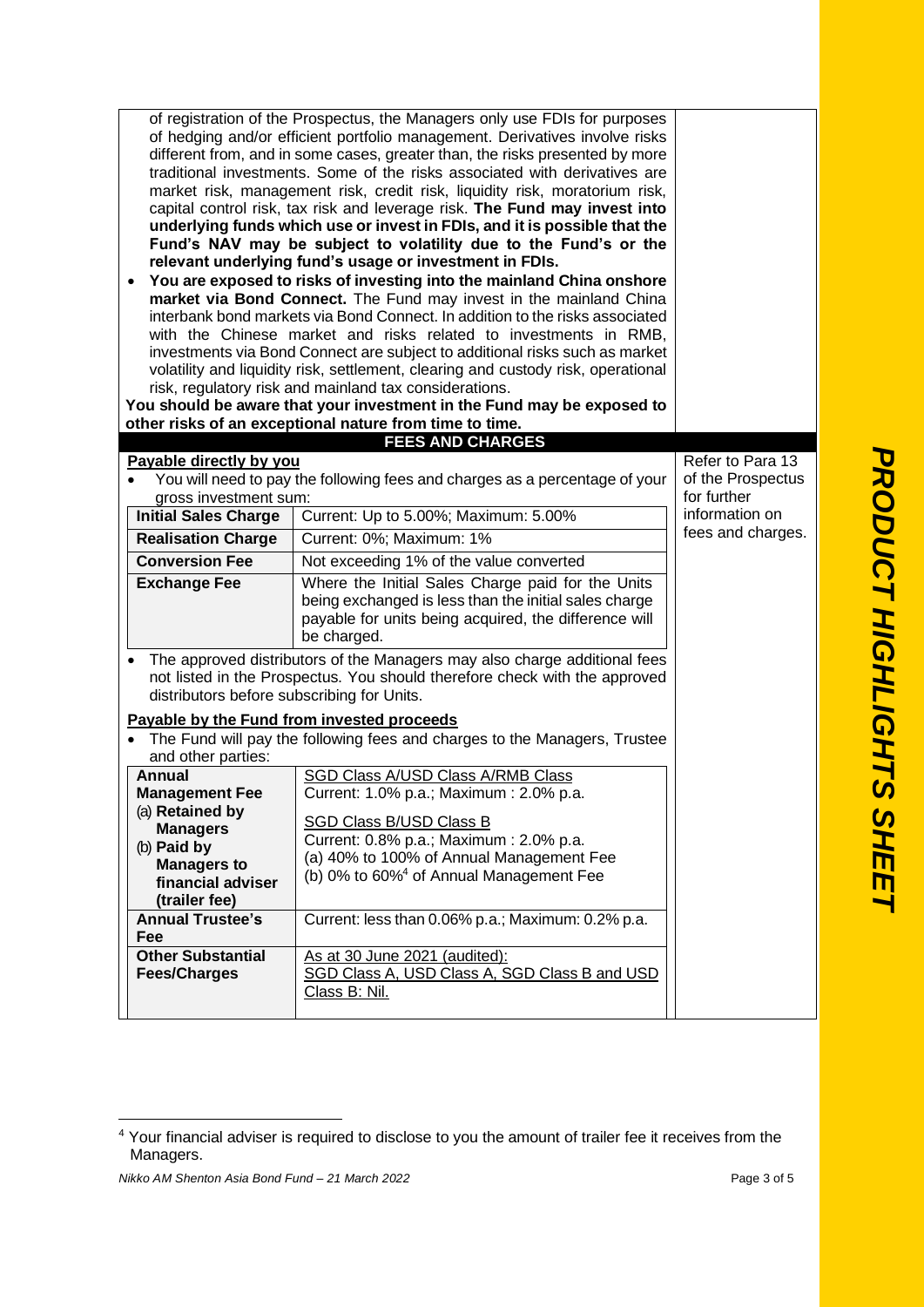| <b>VALUATIONS AND EXITING FROM THIS INVESTMENT</b>                                                                                                                                                                                                                                                                                                                                                                                                                                                                                                                                                                                                                                                                                                                                                                                                                                                                                                                           |                                                                                       |  |  |
|------------------------------------------------------------------------------------------------------------------------------------------------------------------------------------------------------------------------------------------------------------------------------------------------------------------------------------------------------------------------------------------------------------------------------------------------------------------------------------------------------------------------------------------------------------------------------------------------------------------------------------------------------------------------------------------------------------------------------------------------------------------------------------------------------------------------------------------------------------------------------------------------------------------------------------------------------------------------------|---------------------------------------------------------------------------------------|--|--|
| <b>HOW OFTEN ARE VALUATIONS AVAILABLE?</b><br>The issue price and realisation price of the Units will be available on the<br>Business Day following each Dealing Day. You may check such prices on the<br>Manager's website (www.nikkoam.com.sg).                                                                                                                                                                                                                                                                                                                                                                                                                                                                                                                                                                                                                                                                                                                            | Refer to Para<br>8.9, 11 and 14 of<br>the Prospectus<br>for further<br>information on |  |  |
| HOW CAN YOU EXIT FROM THIS INVESTMENT AND WHAT ARE THE<br><b>RISKS AND COSTS IN DOING SO?</b>                                                                                                                                                                                                                                                                                                                                                                                                                                                                                                                                                                                                                                                                                                                                                                                                                                                                                | valuation and<br>exiting from the                                                     |  |  |
| <b>Cancellation of Units</b><br>If applicable to you, you may cancel your subscription for Units by sending a<br>cancellation request to the Managers through the approved distributor from<br>whom you purchased your Units within 7 calendar days from the date of your<br>subscription or purchase of the Units. Any Initial Sales Charge paid will be<br>refunded to you. However, you will have to take the risk for any price changes<br>in the NAV of the Fund or the relevant Class since you purchased the Units.                                                                                                                                                                                                                                                                                                                                                                                                                                                   | product.                                                                              |  |  |
| <b>Realisation of Units</b><br>You can exit the Fund by submitting a written realisation request to the<br>Managers through the approved distributor from whom you purchased your<br>Units. If you are an institutional investor who had purchased your Units directly<br>from the Managers, you may submit your realisation request to the Managers.<br>If your realisation request is received and accepted by 5 p.m. Singapore time<br>on a Dealing Day, your Units will be realised at the realisation price for that<br>Dealing Day. If your realisation request is received and accepted after 5 p.m.<br>Singapore time, your Units will be realised at the realisation price for the next<br>Dealing Day. The realisation proceeds that you will receive are calculated by<br>multiplying the number of Units to be realised by the realisation price, less any<br>applicable charges. There is currently no realisation charge imposed. An<br>example is as follows: |                                                                                       |  |  |
| Units to be realised<br>x Realisation Price = Realisation Proceeds<br>1,000<br>\$1,050<br>$=$ \$1,050.00<br>$\mathsf{x}$                                                                                                                                                                                                                                                                                                                                                                                                                                                                                                                                                                                                                                                                                                                                                                                                                                                     |                                                                                       |  |  |
| The cancellation or realisation proceeds will normally be paid within seven<br>Business Days after the relevant Dealing Day on which the cancellation or<br>realisation request is received unless realisation of Units has been suspended<br>in accordance with the Prospectus.                                                                                                                                                                                                                                                                                                                                                                                                                                                                                                                                                                                                                                                                                             |                                                                                       |  |  |
| <b>CONTACT INFORMATION</b>                                                                                                                                                                                                                                                                                                                                                                                                                                                                                                                                                                                                                                                                                                                                                                                                                                                                                                                                                   |                                                                                       |  |  |
| <b>HOW DO YOU CONTACT US?</b><br>You may contact our approved distributors listed on our website at<br>www.nikkoam.com.sq or call Nikko Asset Management Asia Limited at 1800<br>535 8025.                                                                                                                                                                                                                                                                                                                                                                                                                                                                                                                                                                                                                                                                                                                                                                                   |                                                                                       |  |  |